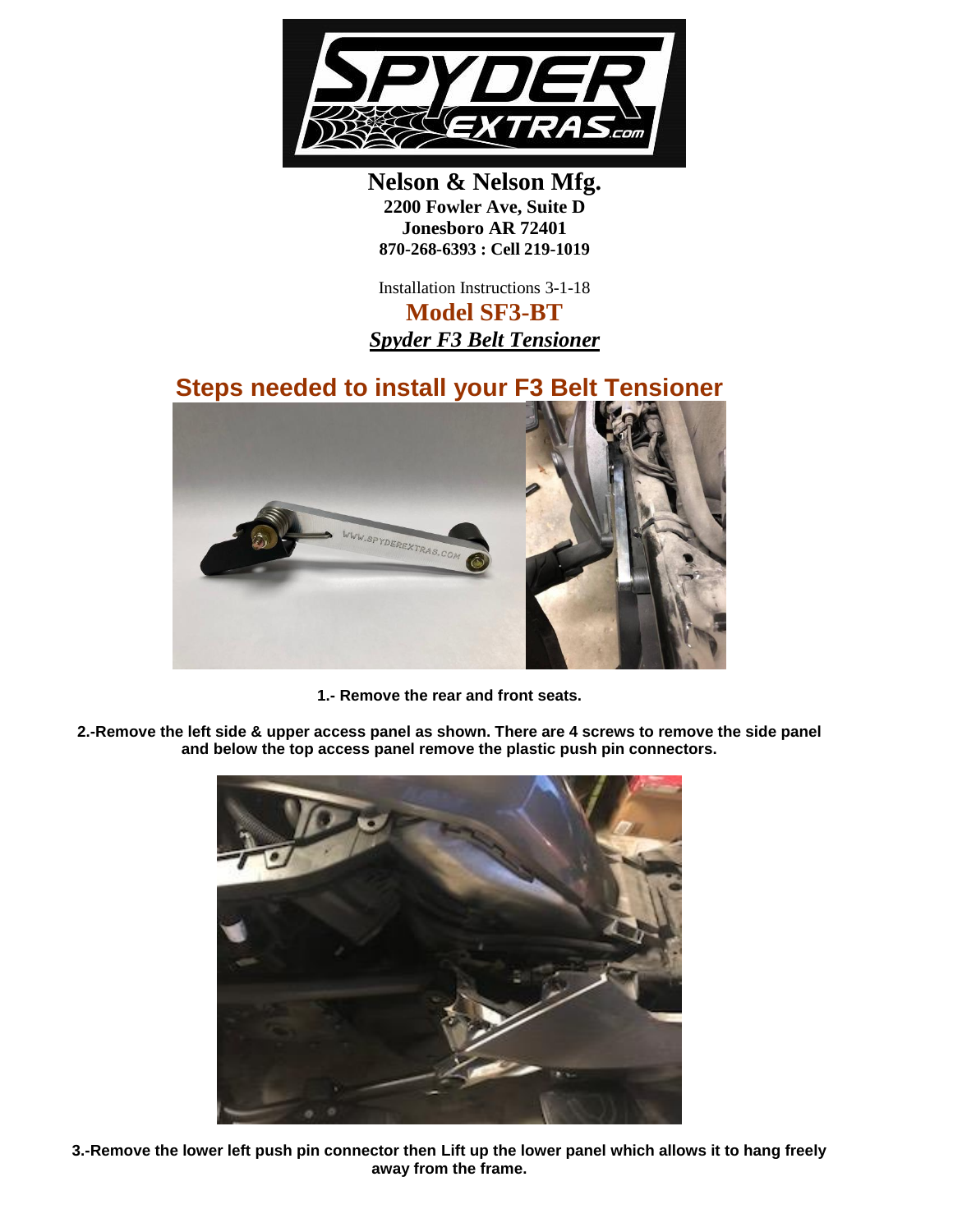

**Lower right panel location.**



**4.- If you are using an existing OEM plastic idler remove it by removing the two bolts shown below. If no an existing idler exist, remove the two bolts as shown for mounting the SF3-BT Tensioner.** 

**Lower bolt mounting location.**

**5.- Install the new Tensioner placed down behind the frame and align the mounting bracket holes with the exiting frame holes as shown. When mounting the Tensioner, the bracket will be at a slight angle off the mounting location because of the spring tension on the idler. As you lift the idler roller on top of the belt leave the idler arm running parallel to the belt. As you place the bolts in the mounting bracket place the bolt on the left first and tighten down half way.**